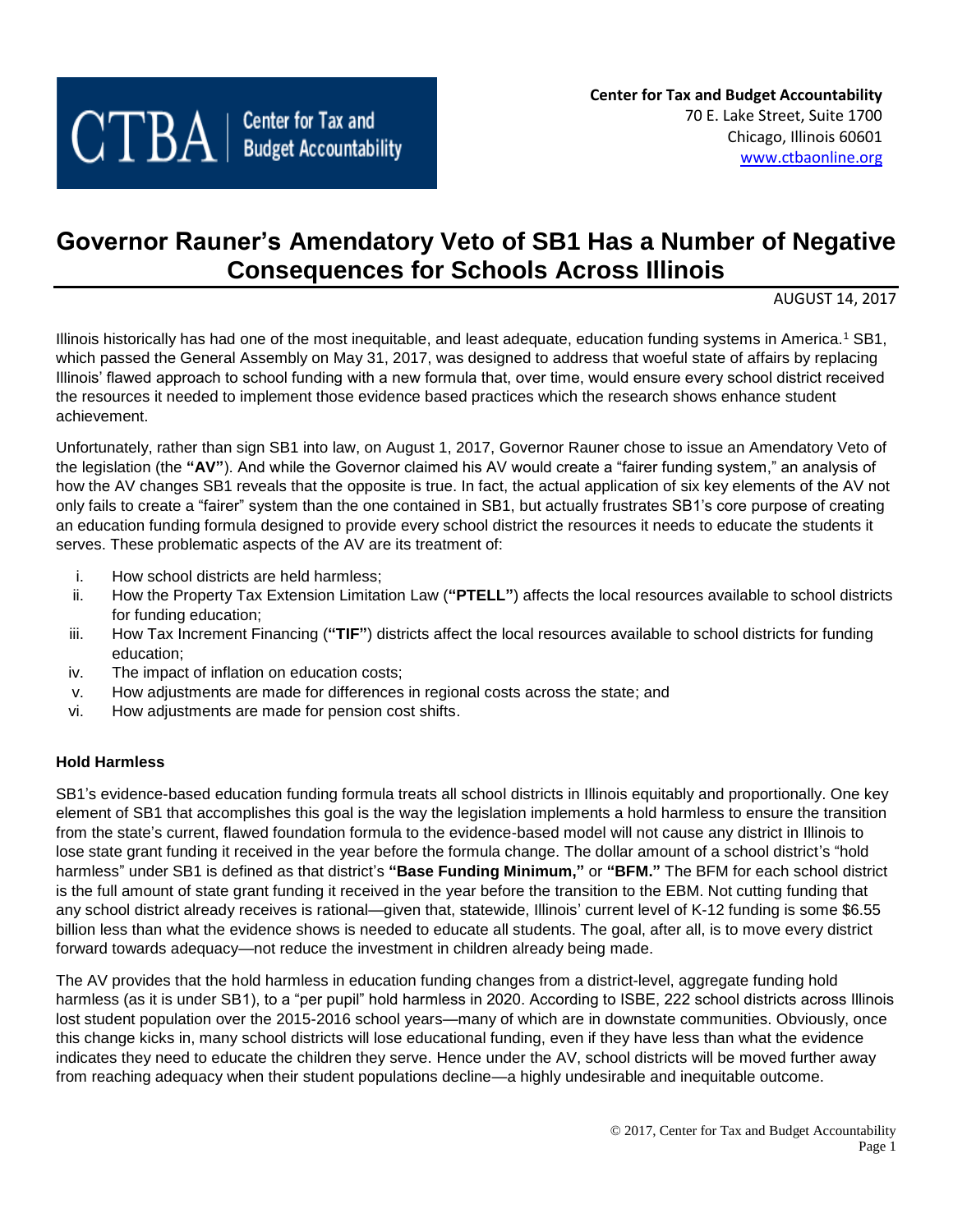SB1, on the other hand, deals with loss of student population in a far more equitable manner. Over time, if a district is losing student population, its "Adequacy Target," that is, the amount of total funding the evidence indicates it needs to educate the children it serves, will be reduced. However, if that district is below its Adequacy Target, it won't lose any existing funding it currently receives. Rather, it would simply receive less new funding, given its reduced need based on declining headcount. Nonetheless, under SB1, all districts continue moving forward toward the goal of receiving adequate resources to educate the children they serve.

# **PTELL Adjustment**

SB1 identifies a unique "Adequacy Target" of funding for each school district. This Adequacy Target represents the dollar amount which the evidence indicates is needed to cover the cost of that school district implementing those practices which enhance student achievement. SB1 then creates a method of funding the Adequacy Target which includes both state and local resources. The amount of its Adequacy Target a school district is expected to cover from its local revenue sources—primarily property taxes—is called its "Local Capacity Target."

Governor Rauner's AV modifies SB1 so that it is impossible for many school districts to reach their Adequacy Target. This is because the AV removes to the adjustment for school districts in areas subject to the Property Tax Limitation Law (**"PTELL"**). PTELL limits increases in property tax extensions, "to the lesser of 5 percent or the increase in the national Consumer Price Index (CPI) for the year preceding the levy year."<sup>2</sup> This places a cap on the amount of money a school district can raise from property taxes annually.

Under the AV, the legally mandated cap on extensions created under PTELL is ignored as if it doesn't exist. Hence the AV makes it appear as if school districts in PTELL communities have access to local property tax resources which in fact they cannot access. Obviously, this creates a funding shortfall between what the evidence indicates PTELL districts need to educate children, and what they can actually raise.

**The consequence of this is clear: because the AV attributes artificially higher local funding capacity to schools in PTELL districts, it by formula reduces the amount of state funding they will receive over time—below both what the evidence indicates they should receive, and what they actually would receive under SB1.** Hence, the AV shortchanges schools located in PTELL districts twice—once by crediting them for having local tax dollars they cannot access, and then again by cutting their state funding based on that phantom local revenue.

# **TIF Adjustment**

The AV also artificially inflates the local property wealth available to school districts by including in each school district's "Equalized Assessed Value," or **"EAV,"** the value of all property contained in Tax Increment Finance (**"TIF"**) districts in that school district's area. That is problematic, given that by law, school districts cannot access any increase in the value of property located in a TIF district for 23 years after it is established. This artificially inflates the local property wealth actually available to any school district which has a TIF within its boundaries. There are some 536 school districts with TIFs. The AV artificially inflates the EAV of these districts by around \$14 billion statewide, again rendering it nearly impossible for many of these school districts to ever reach their Adequacy Targets.

## **Inflation Adjustment**

The AV eliminates the adjustment for inflation that SB1 contains, thereby effectively freezing all education costs (salaries, supplies, technology, etc.) at 2017 levels. However, there is a 10 year time frame for funding Adequacy under the new formula. This means that under the AV, the "Adequacy" funding that districts will receive from the state in 2027 will be based on 2017 costs. Obviously, that won't come anywhere near representing actual classroom expenses, because in the real world inflation drives up the cost of just about everything over time.

By eliminating the inflation adjustments contained in SB1, the AV makes it impossible for the vast majority of school districts in Illinois to ever reach their real Adequacy Targets. Indeed, most school districts will see their classroom funding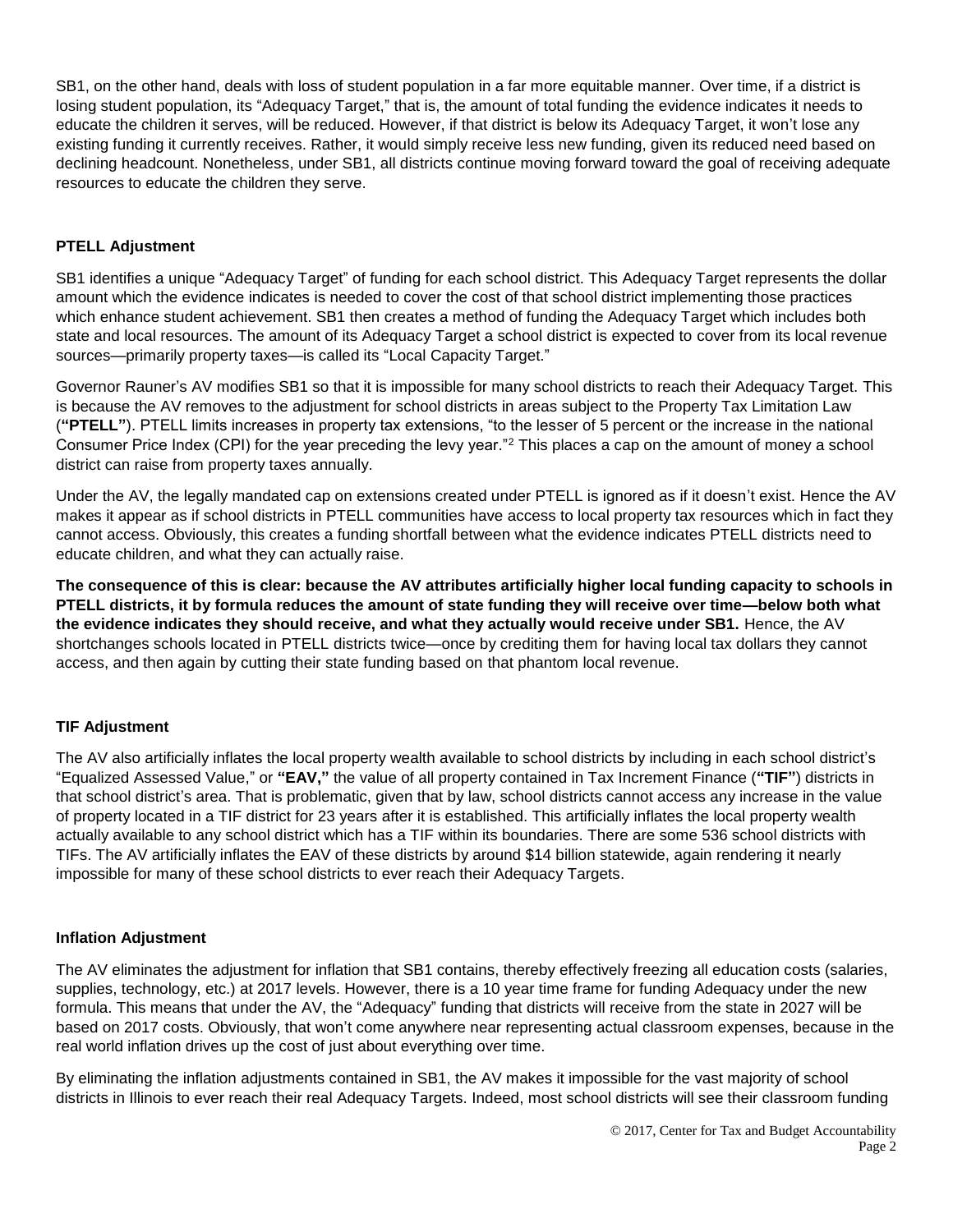reduced in real terms over time. Which happens to be what is occurring right now under the current flawed school funding formula Illinois uses—which has made our state a national laggard in school funding.

#### **Regional Adjustment**

The Governor's AV lowers the regionalization factor for 313 school districts in higher-cost areas. Hence under the AV, both the Adequacy Targets and concomitant state funding for schools in DeKalb, DuPage, Lake, McHenry, Kane, Will, Grundy, Kendall, and Cook counties will not reflect their actual costs. This in turn means districts in these counties will have to use an artificially high amount of local property taxes to cover the true cost of educating students, because the formula created under the AV ties state funding to artificially low costs for the Cook and Collar Counties. It also means a number of school districts serving middle- to lower-income children in these communities will not be able to reach their full Adequacy Target.

#### **Pension Shift**

The AV eliminates the normal cost pension protections contained in SB1. Over time, this will require school districts to utilize local resources to cover pension costs rather than educate children. The reason for this is the newly created Tier III pension system, which shifts normal cost responsibility from the state to school districts. As more new hires in a district become members of the Tier III system, the amount of local resources that district has to devote to normal costs will grow. Under SB1, the burden of this cost shift is accounted for—under the AV, it isn't.

#### **Bottom Line**

**The bottom line here is clear: The school funding formula created under the AV is fatally flawed, and creates an education funding system that will be inadequate in amount, inequitable in distribution, and not actually tied to the evidence of what works. These are the same flaws that exist under Illinois' current formula, which has created one of the least adequate and most inequitable education funding systems in America.**

**SB1 is the only path to an education funding formula that: is tied to the evidence of what works; identifies the actual investment needed to educate all children to succeed academically; and equitably distributes new state resources invested in education over time to school districts across Illinois.**

#### **FOR MORE INFORMATION:**

Ralph M. Martire, Executive Director (312) 332-1049; [rmartire@ctbaonline.org](mailto:rmartire@ctbaonline.org)

Bobby Otter, Budget Director (312) 332-2151; [botter@ctbaonline.org](mailto:botter@ctbaonline.org)

Daniel Hertz, Senior Policy Analyst (312) 332-1481; [dhertz@ctbaonline.org](mailto:dhertz@ctbaonline.org)

### **ENDNOTES**